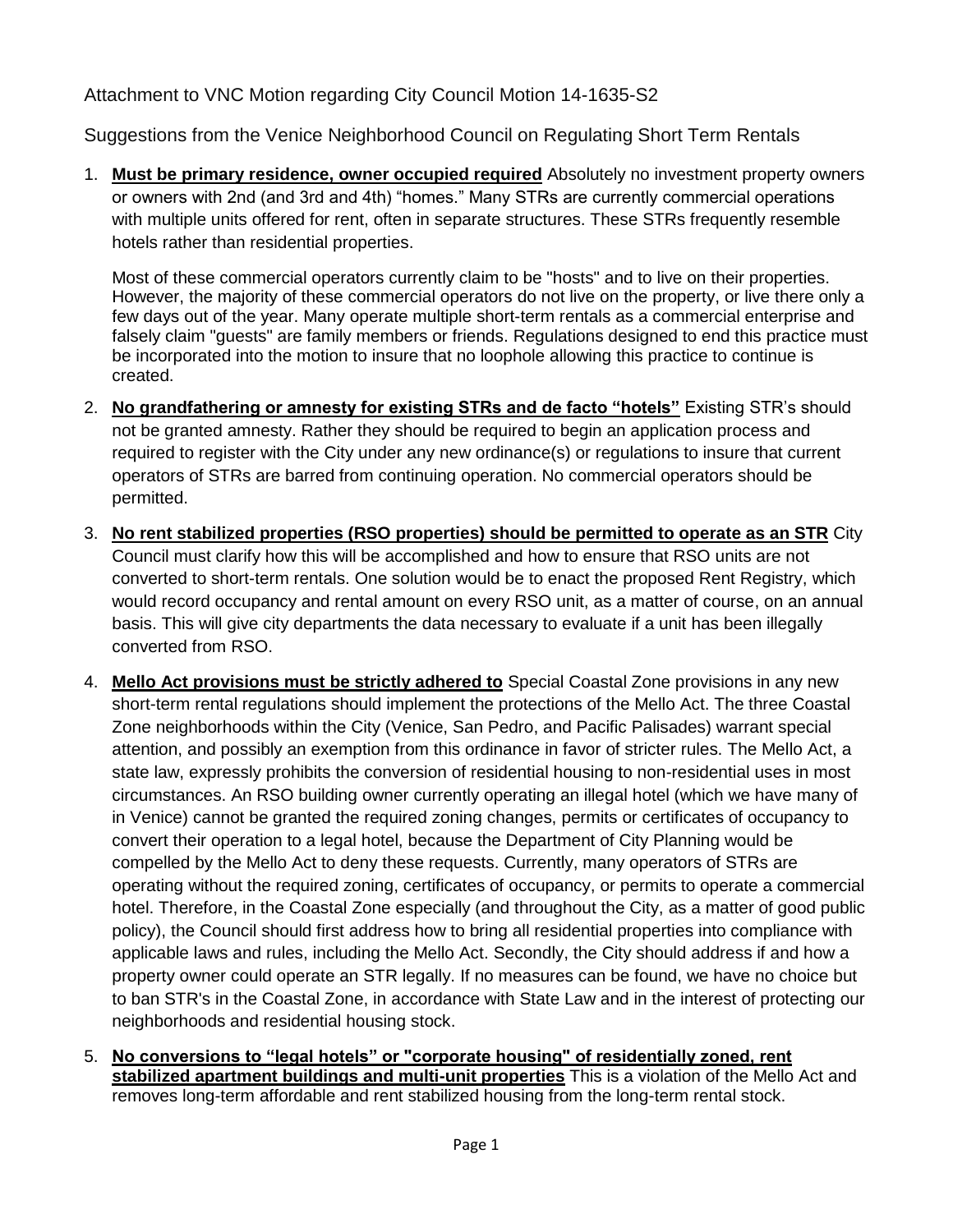- 6. **Neighborhood specific density caps** In order to protect quality of life, neighborhood stability and neighborhood diversity, the burden of STRs must be shared fairly by all residential neighborhoods. Limits must be placed on the number and concentration of STRs in any given residential neighborhood.
- 7. **Posting of STR contact information** A sign with the name, phone number, email address and mailing address of an emergency contact (who shall be available 24/7) shall be posted in a public viewable location on the STR's premises whenever the STR is occupied.
- 8. **Parking for STR occupants** STRs shall supply parking spaces in accordance with standards set by the City Council and other regulatory agencies (such as the California Coastal Commission).
- 9. **STRs must comply with applicable noise ordinances** STR contracts must inform STR renters of applicable noise ordinances. Fines for excessive noise shall be levied to insure compliance. Noise complaints shall be tracked and repeated complaints shall be grounds for revoking an STR Permit**.**
- 10. **Health and Safety Regulations** The City shall establish health and safety regulations as are necessary to protect Renters of STRs
- 11. **Eviction and remedies available to Home-Sharers** The City shall establish regulations as necessary to protect home-sharers from renters. Such protections shall include a right of eviction for non-payment of fees and property damage claims.
- 12. **Protection of Home-Sharing service workers** The City shall establish regulations as necessary to protect the health and safety of STR service workers.
- 13. **A New STR Oversight Department should be created within the City to unify STR permitting, collection of fees (including TOT) and enforcement of STR regulations**
- 14. **An STR permit should be required for the operation of an STR** Permits would be issued by the new STR Oversight Department to properties that qualify under the STR ordinance and to qualified applicants who agree to provide reporting of STR activities, payment of the STR TOT and abide by STR regulations. Permits would not be issued without complete registration information including provision of certificates of insurance, STR address, owner name, contact information, emergency contact information, number of STR units on-site, number of parking spaces available for STR's, etc should be collected.as well as any other permitting requirements deemed necessary by the city. The city should consider whether STR Permit applicants should advertise a pending application to their neighbors to allow for comment prior to issuing a permit.

A permitting fee would be collected with the permit application. A permit number will be issued at the time the permit is issued.

- 15. **A Home-Sharing/STR Enforcement Unit should be created within the STR Oversight Department** The Enforcement Unit would house STR enforcement staff who will inspect properties, maintain registration data and regulatory reports, issue fines, investigate complaints and initiate legal action as necessary to insure that the City's STR regulations are complied with. The STR Enforcement Unit should be self-financed by permit fees for new STRs and adding a fee to the TOT that applies to STRs.
- 16. **Owners and/or Third-Party Service Agents of all STR units to be offered for rental must report monthly** Owners and Internet platforms, agents, realtors and others receiving payments from STR rental activity shall report such activity monthly. Using the permit number to identify the STR, they will report the number of occupancies, the dates of each occupancy, the number of